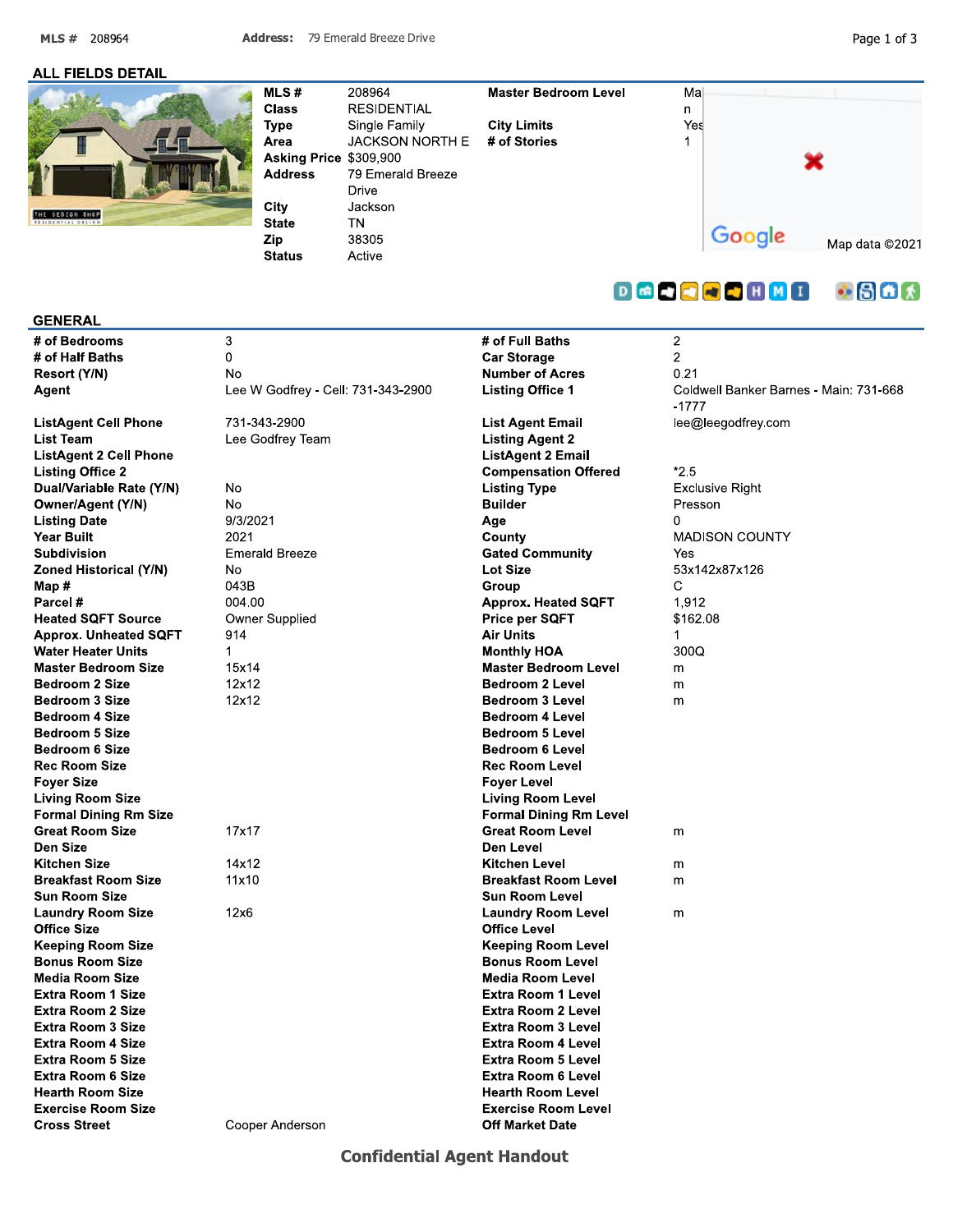MLS # 208964

#### **GENERAL**

| Search By Map                      |               |
|------------------------------------|---------------|
| Tax ID                             |               |
| <b>Update Date</b>                 | 9/3/2021      |
| <b>HotSheet Date</b>               | 9/3/2021      |
| <b>Input Date</b>                  | 9/3/2021 8:23 |
| <b>VOW Include</b>                 | Yes           |
| <b>VOW Comment</b>                 | Yes           |
| <b>Agent Hit Count</b>             | 0             |
| <b>Address 2</b>                   |               |
| <b>Water View</b>                  | No            |
| <b>On Golf Course</b>              | N٥            |
| <b>Subtype</b>                     | None          |
| Workshop                           |               |
| Age of Roof                        | U             |
| <b>Appraisal SQFT</b>              |               |
| Loan Type                          |               |
| Sentrilock being Used              | N٥            |
| Sentrilock Serial Number           |               |
| <b>Auction Comment</b>             |               |
| <b>Picture Count</b>               | 1             |
| <b>Associated Staff Amendments</b> |               |
| <b>Update Date</b>                 | 9/3/2021 8:31 |
| Page #                             |               |

#### **FEATURES**

**ACCESS** Paved-Private Road **APPLIANCES** Disposal Dishwasher Work Island Smoke/Fire Alarm **ATTIC TYPE** Pull Down Stairs **CEILINGS** Height 9 Ft. Height 10 Ft. Knocked Down Trayed **CONSTRUCTION Brick COOLING SYSTEM** Cent. A/C-Electric **COUNTER TYPES** Granite **DECKS/PATIO/PORCHES** Covered Front Porch Covered Patio

#### **FINANCIAL**

| Original<br><b>Price</b>                 | \$309.900           | Special<br><b>School Tax</b>         | \$0                                                                                                                                                                                                                                                                                                                                                                                                                                                                                                                                                      |
|------------------------------------------|---------------------|--------------------------------------|----------------------------------------------------------------------------------------------------------------------------------------------------------------------------------------------------------------------------------------------------------------------------------------------------------------------------------------------------------------------------------------------------------------------------------------------------------------------------------------------------------------------------------------------------------|
| <b>Financing</b><br>Terms                | Conv/FHA/VA         | <b>Syndication</b><br><b>Remarks</b> | Brand new house plan by the "Design Shop" in all new gated<br>Emerald Breeze, designed for empty nesters and young<br>professionals. New one level brick home, split bedroom<br>design with expansive open great rm, dining area and<br>kitchen combination, separate laundry room, walk in pantry,<br>owners suite features walk in shower with no step/curb & no<br>door. Shaker cabinets with soft close doors and drawers.<br>granite counters & vanities, custom closet shelving, multi<br>-level ceilings, covered patio and double enclosed garag |
| <b>Type of Sale</b><br>Taxes -<br>County | Normal Sale<br>1.00 | Taxes - City                         | 1.00                                                                                                                                                                                                                                                                                                                                                                                                                                                                                                                                                     |

|      |                                                     | <b>Lender Req Proof of Funds</b> | Yes                       |
|------|-----------------------------------------------------|----------------------------------|---------------------------|
|      |                                                     | <b>IDX</b> Include               | Y                         |
|      | 9/3/2021                                            | <b>Status Date</b>               | 9/3/2021                  |
|      | 9/3/2021                                            | <b>Price Date</b>                | 9/3/2021                  |
|      | 9/3/2021 8:23 AM                                    | <b>Associated Document Count</b> | 5                         |
|      | Yes                                                 | <b>VOW Address</b>               | Yes                       |
|      | Yes                                                 | <b>VOW AVM</b>                   | Yes                       |
|      | 0                                                   | <b>Client Hit Count</b>          | 0                         |
|      |                                                     | Sale/Rent                        | For Sale                  |
|      | <b>No</b>                                           | Waterfront                       | <b>No</b>                 |
|      | <b>No</b>                                           | <b>New Construction</b>          | Yes                       |
|      | None                                                | <b>In-Law Quarters</b>           | <b>No</b>                 |
|      |                                                     | <b>Workshop Size</b>             |                           |
|      | 0                                                   | Age of H/VAC                     | 0                         |
|      |                                                     | <b>Auction Time</b>              |                           |
|      |                                                     | <b>Auction Date</b>              |                           |
|      | No                                                  | Covenants (Y/N)                  |                           |
|      |                                                     | <b>Auction Website</b>           |                           |
|      |                                                     | <b>Geocode Quality</b>           |                           |
|      | $\mathbf{1}$                                        | Sold Price Per SQFT              |                           |
|      |                                                     |                                  | 9/3/2021 8:23 AM          |
|      |                                                     | <b>Input Date</b><br><b>Deed</b> |                           |
|      | 9/3/2021 8:31 AM                                    |                                  |                           |
|      |                                                     |                                  |                           |
|      | <b>EXTERNAL FEATURES</b>                            | <b>KITCHEN FEATURES</b>          | <b>TO SHOW</b>            |
|      | Gutters                                             | <b>Breakfast Bar</b>             | Call Appt Center 421-8100 |
|      | Pond/Lake                                           | Eat In Kitchen                   | <b>TRIM TYPE</b>          |
|      | <b>FIREPLACE</b>                                    | Island                           | Aluminum                  |
|      | Gas Logs                                            | Pantry                           | Vinyl                     |
|      | <b>FLOORS</b>                                       | <b>LOT TYPE</b>                  | <b>WARRANTY</b>           |
|      | Carpet/Tile/Hardwood                                | Cove Lot                         | <b>New Construction</b>   |
|      | <b>FOUNDATION</b>                                   | <b>POSSESSION</b>                | <b>Termite Contract</b>   |
|      | Slab                                                | Possession At Close              | <b>WATER</b>              |
|      | <b>GARAGE TYPE</b>                                  | <b>PROPOSED FINANCING</b>        | Public                    |
|      | <b>Attached Garage</b>                              | Conventional                     | <b>WINDOW TYPES</b>       |
|      | <b>HANDICAP FEATURES</b>                            | <b>FHA Financing</b>             | Thermo Pane               |
|      | Roll In Shower                                      | VA Financing                     | Vinyl                     |
|      | <b>HEATING SYSTEM</b>                               | <b>RANGES/OVENS</b>              | <b>MASTER BATH</b>        |
|      | Gas Forced Air Cent.                                | Microwave Vent Hood              | <b>Shower Separate</b>    |
|      | <b>INTERNAL FEATURES</b>                            | Range/Oven-Electric              | Double Vanity             |
|      | Cable TV                                            | <b>ROOF</b>                      | Raised Vanity             |
|      | Ceiling Fan(s)                                      | Architectural                    | Commode Room              |
|      | Smoke Detector                                      | <b>ROOMS</b>                     |                           |
|      | Walk-In Closet                                      | Separate Laundry Room            |                           |
| ents | Washer/Dryer Connection<br>Natural Gas Water Heater | <b>SEWER</b><br>Public           |                           |